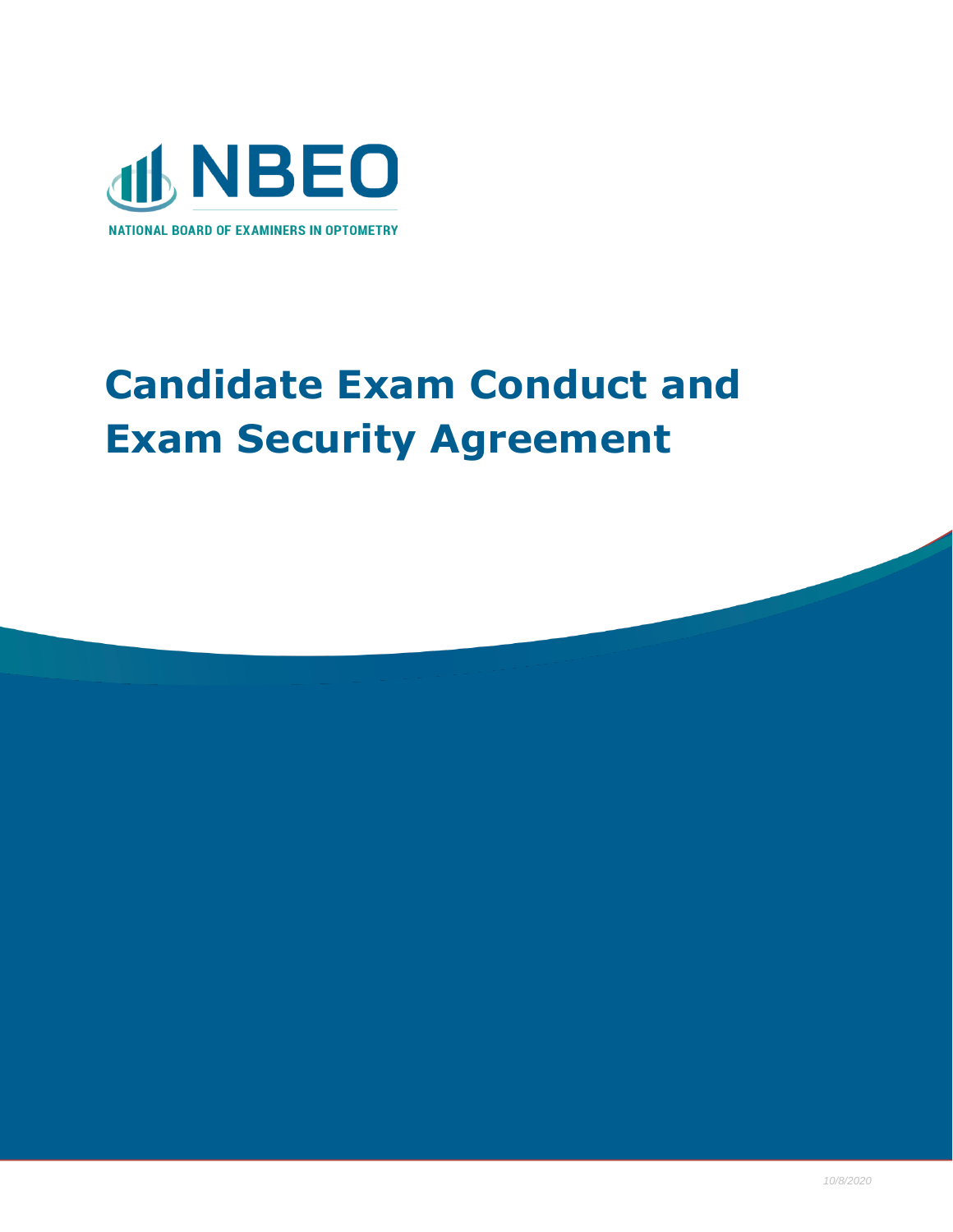

- 1. I understand and acknowledge that all of the following terms and conditions of this **Candidate Exam Conduct and Exam Security Agreement** (hereinafter "this Agreement") constitute a legally binding contract between me and the National Board of Examiners in Optometry, Inc. ("NBEO") and that this agreement by me is a precondition to my registration for and taking of the NBEO examination. Therefore, I agree to all of the following terms and conditions.
- 2. I certify that I am registering for and will take the NBEO Part I, Part II or Part III examination for the sole purpose of seeking my own licensure in optometry in a U.S. or Canadian jurisdiction and not for any other purpose. Or, if I am registering for another NBEO examination (e.g. ACMO, CPDO, standalone TMOD, standalone Injections, and LSPE), I certify that I am taking such examination for the purpose(s) for which it is being administered. Wherever used in this Agreement, the term "Entry-Level Licensing Exams" means and includes Part I, Part II and Part III, and the term "Other Exams" means any examinations other than Entry-Level Licensing Exams.
- 3. I affirm that I have read and that I understand the **NBEO Ethics Policy** in its entirety as set forth on the NBEO website (hereinafter the "Ethics Policy"). I agree that I am subject to all of the terms of such Ethics Policy and that all of those terms, as of the date of my registration for my examination, are hereby incorporated into this Agreement by reference. To the extent there is any conflict or inconsistency between the Ethics Policy and this Agreement, the terms of this Agreement shall control.
- 4. I understand and agree that the term "exam item" wherever used in this Agreement means and includes any content or material in whole or in part contained or to be contained in any past, current, or future NBEO examination, as well as any exam content under any stage of development by NBEO, including without limitation any question or stem, any answer option, any case scenario, any image, and any CSE data, scripts, or other scoreable material. However, "exam item" used in this Agreement does not include any sample item posted on the NBEO's website or any item released by NBEO prior to the establishment of NBEO's item database in 1981.
- 5. I understand, acknowledge, and agree that:
	- state licensing boards and other licensing bodies rely on the results of NBEO Entry-Level Licensing Exams in assessing candidates' qualification for a professional license to practice optometry, and relevant third parties rely on the results of the Other Exams for their specific purposes;
	- the purpose of the NBEO examination is to protect the public health and safety by ensuring competence among the candidate population that passes the NBEO exam;
	- pursuant to that purpose, NBEO has the responsibility to ensure that each candidate's exam score accurately reflects the candidate's actual knowledge base and competence, as it is crucial to the validity and integrity of NBEO exams to ensure that each successful candidate passes the exam based on the candidate's own merit and without improper assistance or unfair advantage; and
	- it is a violation of this Agreement and of the Ethics Policy to engage in any conduct before, during, or after the examination that subverts, contravenes, or is inconsistent with the purpose of ensuring that each candidate's exam score accurately reflects the candidate's actual knowledge base and competence; and any such conduct is considered cheating and is also considered "Improper Conduct" for purposes of the penalty provisions of this Agreement.
- 6. I understand, acknowledge, and agree that:
	- all NBEO multiple choice exams will contain some exam items that have appeared on prior exams;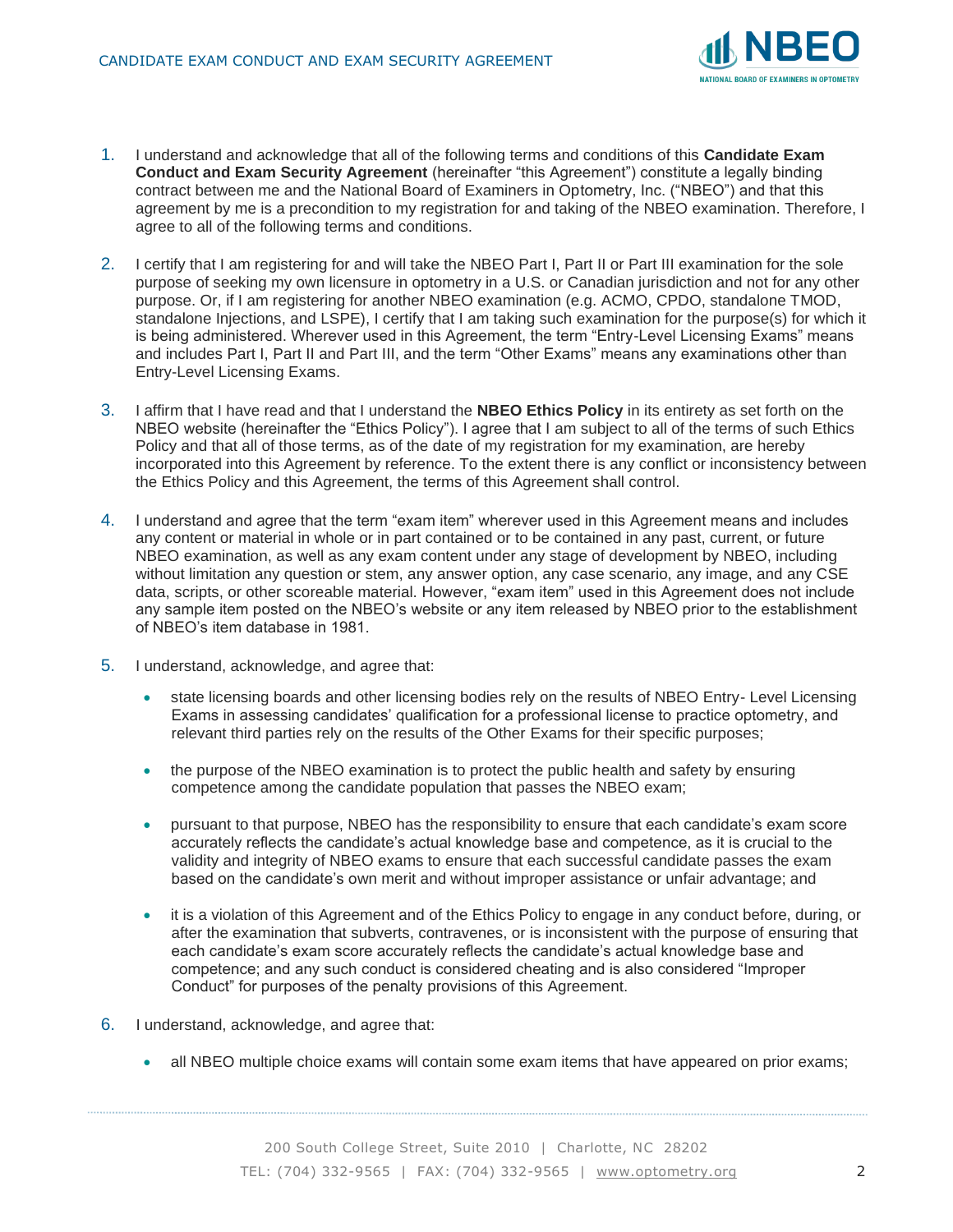

- this re-use of a limited number of prior exam items is necessary in order to enable the NBEO to employ various statistical and equating psychometric methods to assess whether, and to ensure that, the overall examination difficulty is stable over time;
- accordingly, the validity and integrity of NBEO exam results are dependent upon maintaining strict confidentiality and security of all NBEO exam items;
- the cost of developing new exam items is substantial, and NBEO has a compelling interest in protecting its investment in its exam items in light of the organization's dedication to:
	- protecting the public welfare through examination validity, and
	- maintaining reasonable candidate exam fees over time; and
- for all of these reasons, all NBEO exam items are copyrighted by NBEO and are strictly confidential.
- 7. I understand, acknowledge, and agree that all NBEO exam items, examination booklets, answer sheets, examination materials, grading materials, unpublished clinical skills exam materials, and all processes used in the NBEO written or clinical skills examinations are the sole and confidential property of NBEO and are protected by trade secret, contract, and federal copyright laws. I further agree that each of the following acts or omissions by me or anyone else (including without limitation by other candidates, optometry school educators, exam study course instructors and agents, or anyone involved in the preparation of candidates for NBEO examinations), whether committed before, during, or after an NBEO examination, is contrary to the principles of the Ethics Policy and, if committed by a candidate, is a violation of this Agreement and of the Ethics Policy:
	- any receipt, acceptance or obtaining of, or any access or exposure to, any NBEO exam items or other exam materials, in whole or in any part, for any purpose whatsoever, and whether requested or not (excepting a candidate's access or exposure to exam items while taking the exam itself, which is permissible for the sole purpose of such candidate taking that administration of the exam);
	- any review or use of NBEO exam items or other exam materials, in whole or in any part, for any purpose whatsoever;
	- any copying, reproduction, reconstruction (whether by memory or otherwise), or compilation of NBEO exam items or other exam materials, in whole or in any part, for any purpose whatsoever;
	- any publication, sharing, distribution, disclosure, or discussion of NBEO exam items or other exam materials, whether in whole or in any part, for any purpose whatsoever;
	- any attempt or offer to do any of the above-described acts; and
	- the failure to promptly report to the NBEO any of the above-described conduct, or threatened conduct, after learning of or having reason to believe that such conduct has occurred or is threatened.
- 8. I further acknowledge and agree that any such receipt, acceptance or obtaining of, or access or exposure to, or review, use, copying, reproduction, reconstruction, compilation, publication, sharing, distribution, disclosure, or discussion of NBEO exam items or other exam materials is prohibited regardless of the means by which it occurs. This includes, without limitation, whether written or oral, and whether in person or via internet, intranet, chat room, message board, social media, lectures, class notes, exam review course materials, email, text, phone, electronic, mechanical or other means or forums.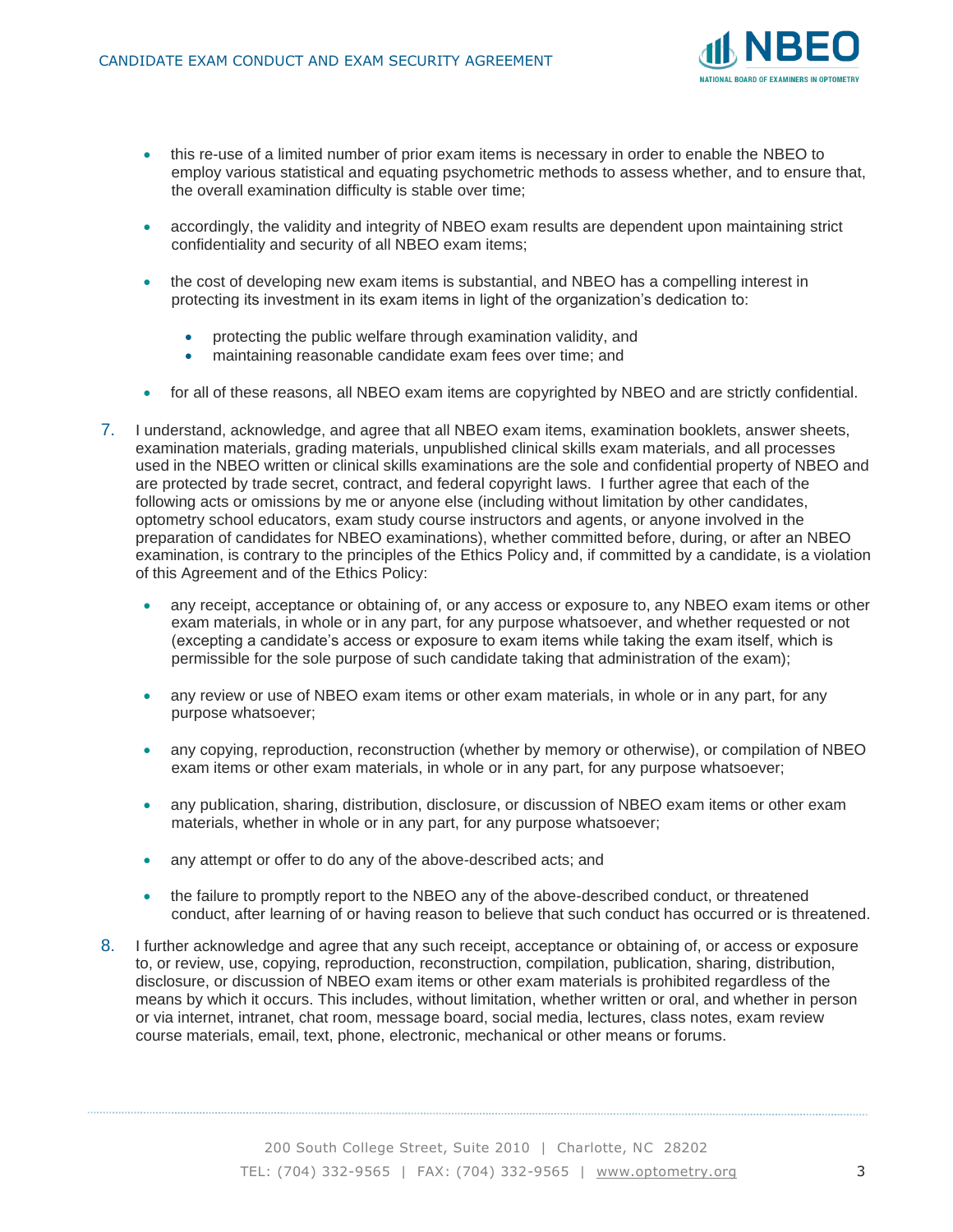

- 9. I further acknowledge and agree that any such receipt, acceptance or obtaining of, or access or exposure to, or review, use, copying, reproduction, reconstruction, compilation, publication, sharing, distribution, disclosure, or discussion of NBEO exam items or other exam materials is prohibited regardless of the purpose thereof, and such prohibited purposes include without limitation the following:
	- For use in my own preparation for or taking of any current or future NBEO examination.
	- For use by any other candidates in preparation for or taking of any current or future NBEO examination.
	- For use by anyone else for the instruction or preparation of any candidate for any current or future NBEO examination.
	- For purchase, sale, or other direct or indirect financial gain of me or anyone else, or for any offer for or attempt at such purchase, sale, or other financial gain.
- 10. I further acknowledge and agree that, without limiting the scope of any of the foregoing prohibitions, the following are additional specific examples of prohibited conduct with regard to the confidentiality and security of NBEO exam items:
	- Using professional, paid, unpaid, repeat or other examination takers for the purpose of copying, reproducing, reconstructing or otherwise obtaining NBEO exam items or other exam materials, in whole or in any part.
	- Sharing, disclosing, discussing, distributing, publishing, receiving, accepting, obtaining, copying, reproducing, reconstructing, compiling, reviewing, using, having access to or being exposed to material or information that is held out to be, or under all the circumstances is likely to be understood by the recipient as, any NBEO exam item or other "inside information" concerning NBEO exam content.
- 11. I understand that any impermissible receipt, acceptance, or obtaining of, or access or exposure to, or review, use, copying, reproduction, reconstruction, publication, sharing, distribution, disclosure, or discussion of NBEO exam items or other exam materials may:
	- subject me or any other offending party to legal action by NBEO for copyright infringement and other civil claims;
	- constitute theft of NBEO property which could subject me or any other offending party to criminal charges; and/or
	- subject me or any other offending party to NBEO penalties or sanctions as provided further below in this Agreement.
- 12. In addition to the prohibitions described above, I acknowledge and agree that any cheating, collaboration, disruptive behavior, or other Improper Conduct during the exam, or in connection with registration for or administration of the exam, is prohibited and will constitute a violation of this Agreement, and that I will not engage in any such conduct. Such additional prohibited conduct includes without limitation any of the following:
	- Providing any false, forged or misleading information or documentation in connection with registration for or administration of any exam or at any time during the registration or examination process.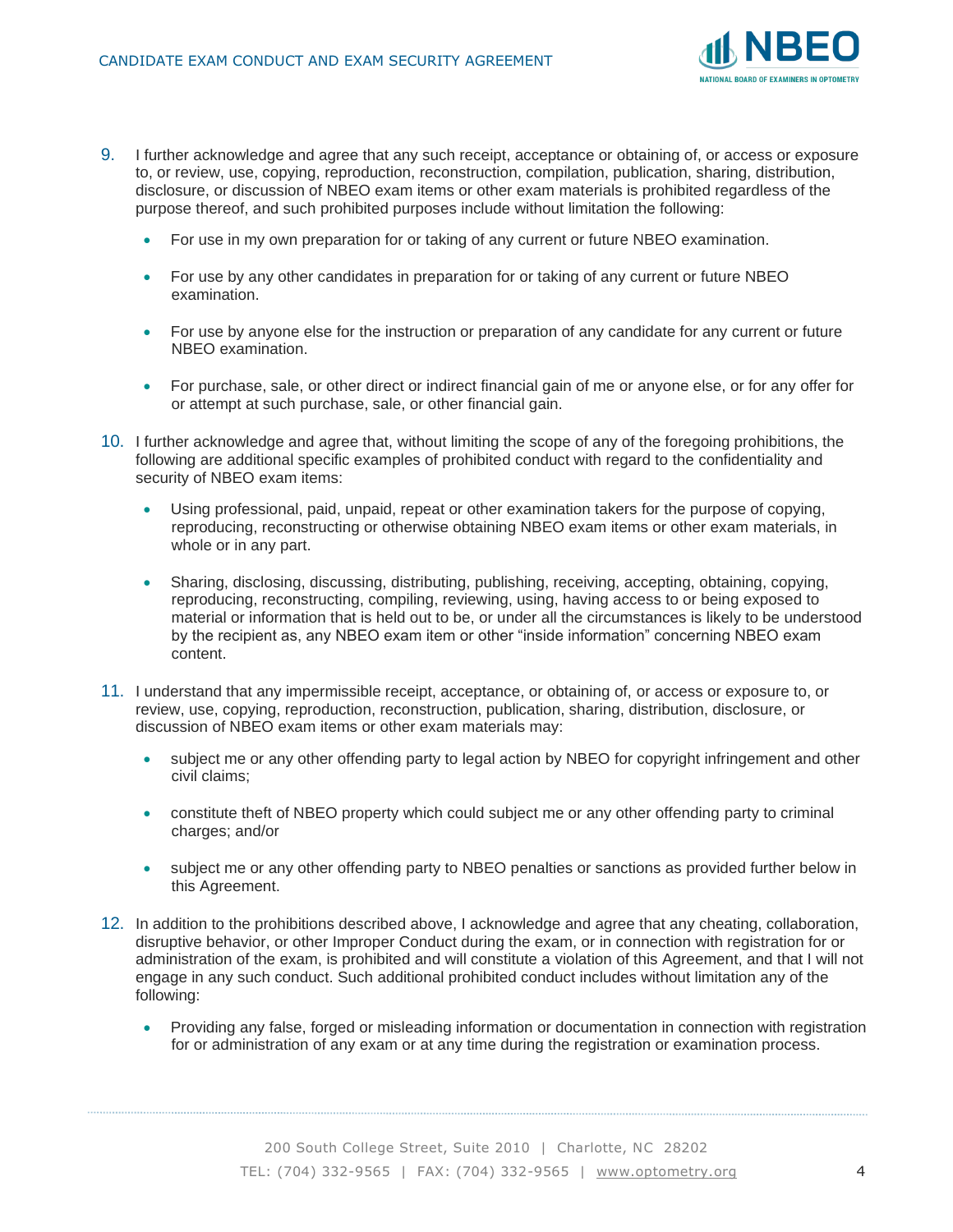

- Copying answers from another candidate.
- Permitting another candidate to copy answers from me.
- Communicating with any other person for the purpose of giving or receiving any prohibited assistance.
- Engaging in any other conduct contrary to the requirement that a candidate must pass the exam based on the candidate's own merit and without improper assistance or unfair advantage.
- Taking the examination while impersonating a candidate.
- Permitting or requesting an impersonator to take the examination on a candidate's behalf.
- Taking an Entry-Level Licensing Examination for a purpose other than my own licensure, or taking Other Exams for a purpose other than the purpose(s) for which such exam is administered.
- Possessing or having access to prohibited materials or property.
- Removing examination materials from the exam room.
- Engaging in any conduct which disrupts the examination environment or process.
- Verbally or physically abusing or harming, or threatening to abuse or harm, a proctor, another candidate, test center employees, NBEO personnel or their agents, including without limitation in telephone or written communications regarding registration, scheduling, exam administration, scores, or score reporting.
- Providing any false, forged or misleading information or documentation in connection with the procurement of score reports, transcripts, or any certificates issued by NBEO.
- Violating any aspect of the Ethics Policy.
- Failure to comply with any other NBEO policies, procedures and instructions in effect with respect to the administration of the examination.
- Aiding or abetting anyone else in any such cheating, collaboration, disruptive behavior, or other Improper Conduct.
- 13. I understand that exam proctors have been instructed to adhere strictly to NBEO policies to prevent collaborative or disruptive behavior and to detect and report it if it occurs, and that proctors may, at their discretion, change any candidate's seat in order to minimize or eliminate copying, collaboration, or environmental disruptions or annoyances. I agree any such seating change, or any investigation of my behavior, does not constitute harassment or an allegation of cheating or other inappropriate conduct by NBEO.
- 14. I acknowledge, understand, and agree that NBEO may use audio and video recording devices within certain areas of its testing facility (including at entries/exits and in exam rooms) to promote the safety and security of its facility, staff, and candidate; monitor candidate testing; and score portions of its exams.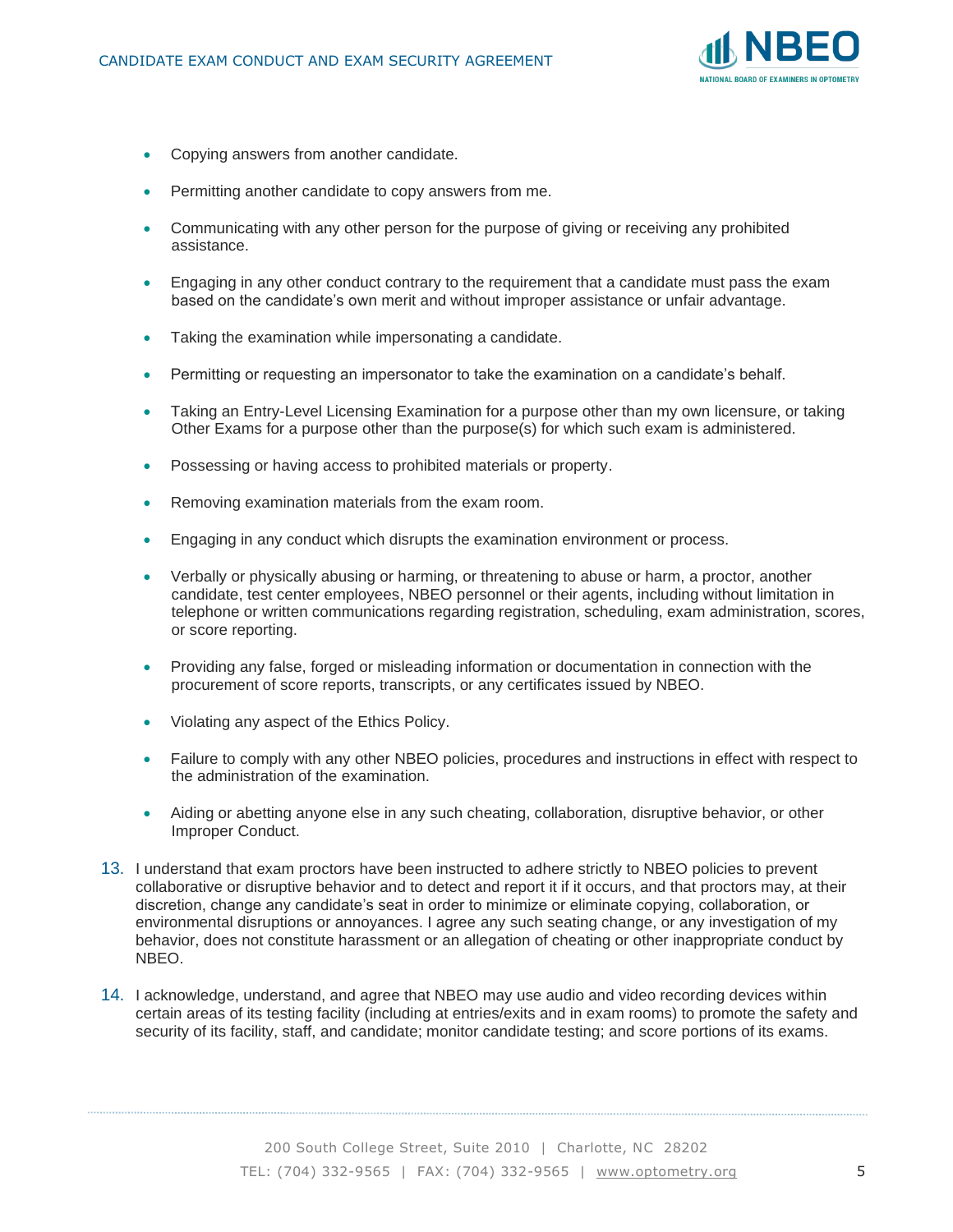

## **PENALTIES FOR IMPROPER CONDUCT**

- 15. I acknowledge, understand, and agree that for purposes of this Agreement, the term "Improper Conduct" by a candidate includes any of the following:
	- Any conduct which violates or is prohibited by the Ethics Policy or by this Agreement.
	- Any conduct which violates, subverts, contravenes, or is inconsistent with:
		- the integrity or security of any NBEO examination, or
		- NBEO's purpose to ensure that a candidate's NBEO exam score accurately reflects the candidate's actual knowledge base and competence.
	- Any other conduct deemed by NBEO in its sole discretion to be unethical, unprofessional, inappropriate, or improper in connection with the registration, taking, administration, integrity, or security of any NBEO examination.
	- Any *attempt* to commit any Improper Conduct.
	- Collaboration with or aiding or abetting others in Improper Conduct.
	- Failure to promptly report to NBEO any Improper Conduct, or threatened Improper Conduct, after learning of or having reason to believe that such conduct has occurred or is threatened.
	- Failure to cooperate and participate fully and truthfully in any investigation and review of alleged or suspected Improper Conduct by NBEO.
- 16. I further acknowledge that my obligation to comply with this Agreement and with the NBEO Ethics Policy is a matter solely of my own responsibility and professionalism; and I agree that it shall *not* be a defense to any allegation of Improper Conduct that:
	- such conduct was suggested, encouraged, orchestrated, endorsed, or approved by any educator, authority figure, or anyone else, or
	- such conduct is purported or believed to be, or is, a common or widespread practice.
- 17. I acknowledge, understand, and agree that the NBEO may make its determination of the existence or occurrence of Improper Conduct in its sole discretion, exercised in good faith, and that such determination may be based on any method or evidence deemed appropriate by the NBEO, including without limitation statistical evidence, observation, documentation, or other evidence.
- 18. I understand, acknowledge, and agree that the NBEO has the right and sole discretion, exercised in good faith, to determine the appropriate penalty or sanction for any Improper Conduct or violation of NBEO proprietary rights, including without limitation any one or more of the following:
	- Disqualification from taking or continuing to sit for the current examination.
	- Disqualification from taking any future NBEO examinations; such disqualification can be for any period of time that the NBEO determines is appropriate in the circumstances, perhaps even for multiple years, or permanently.
	- Disqualification from reporting of my examination scores.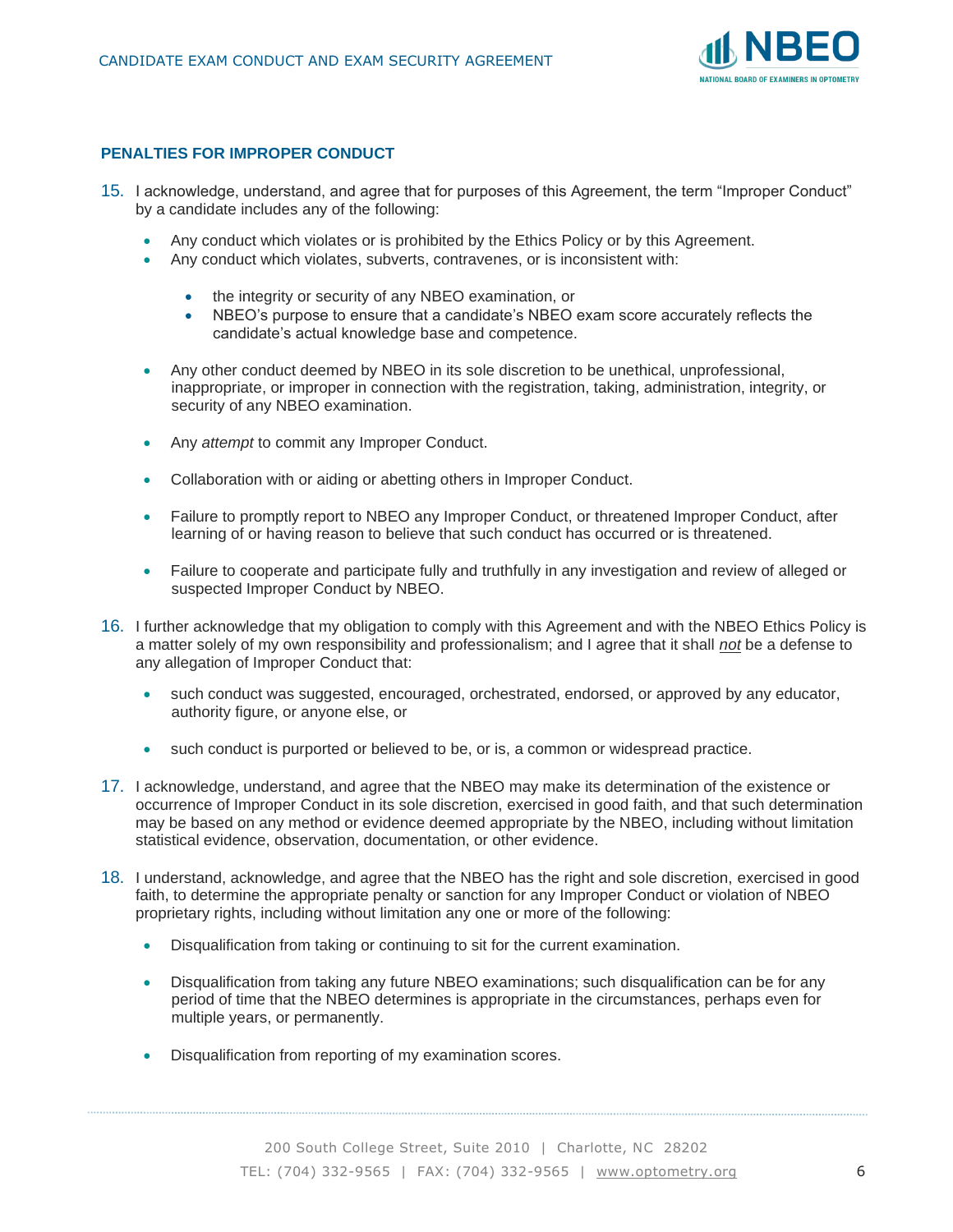

- Cancellation of my examination scores.
- Inclusion of a permanent score of "0F\*" in my score report, meaning that my score is zero, I failed, and the licensing board, school, or other third party to whom such score is reported may call the NBEO for more information. If the NBEO is contacted by such score report recipient for more information, the NBEO is entitled to provide that recipient with a summary of the NBEO's findings regarding my Improper Conduct.
- 19. I also understand and agree that the NBEO is entitled to all available legal and equitable remedies to enforce this Agreement and to protect NBEO's proprietary rights, including without limitation recovery of money damages and/or injunctive relief. I further agree that if NBEO prevails in any such action, then in addition to any other damages recoverable from me under applicable law, I shall be liable to NBEO for reasonable attorneys' fees, court costs, and investigative costs incurred by NBEO in connection with the successful claims in such action.
- 20. I also understand and agree that the NBEO reserves the right to:
	- delete from scoring any exam item which is determined by NBEO (by use of statistical analysis or any other evidence) to have been exposed before the administration of the examination;
	- cancel an exam administration if it has been determined that the security of the examination was violated prior to its administration; and/or
	- cancel the examination scores of all candidates within a particular candidate population base if the NBEO determines that, due to widespread Improper Conduct among that candidate population (for example, widespread exposure to exam items), the validity and integrity of the exam results for that candidate population are compromised and therefore the scores cannot be relied upon for licensing purposes; and I understand and acknowledge that my score may be cancelled in such event even if I have not committed any Improper Conduct myself. (To avoid this specific unfortunate circumstance and to protect my exam scores and eligibility to take board exams, I am aware that NBEO strongly encourages candidates to report violations of the Ethics Policy as soon as they are perceived.)
- 21. I acknowledge and agree that the NBEO may investigate and assess a penalty or sanction for Improper Conduct at any time, regardless of the length of time that has elapsed between the occurrence of the Improper Conduct and NBEO's discovery of such conduct, and regardless of whether my score for the relevant exam has been reported or certified and regardless of whether I already may have been licensed to practice optometry based on the reporting of such score, provided NBEO pursues its investigation and penalty proceedings with reasonable diligence after becoming aware of such conduct.
- 22. I understand, acknowledge, and agree that, in the event NBEO undertakes to investigate or otherwise review Improper Conduct, including any allegation or suspicion thereof, I will cooperate and participate fully and truthfully with NBEO, which cooperation may include, without limitation, participating in remote or inperson interview(s) or other discussion(s) concerning allegations or suspicions of Improper Conduct, whether such conduct is alleged or suspected to have been undertaken by myself of others. Any refusal to so cooperate and participate shall itself be deemed Improper Conduct for which I may be subject to penalty and/or sanction hereunder.
- 23. I understand, acknowledge, and agree that the NBEO is the final authority that determines whether I have committed any Improper Conduct and the appropriate penalty or sanction for such Improper Conduct.